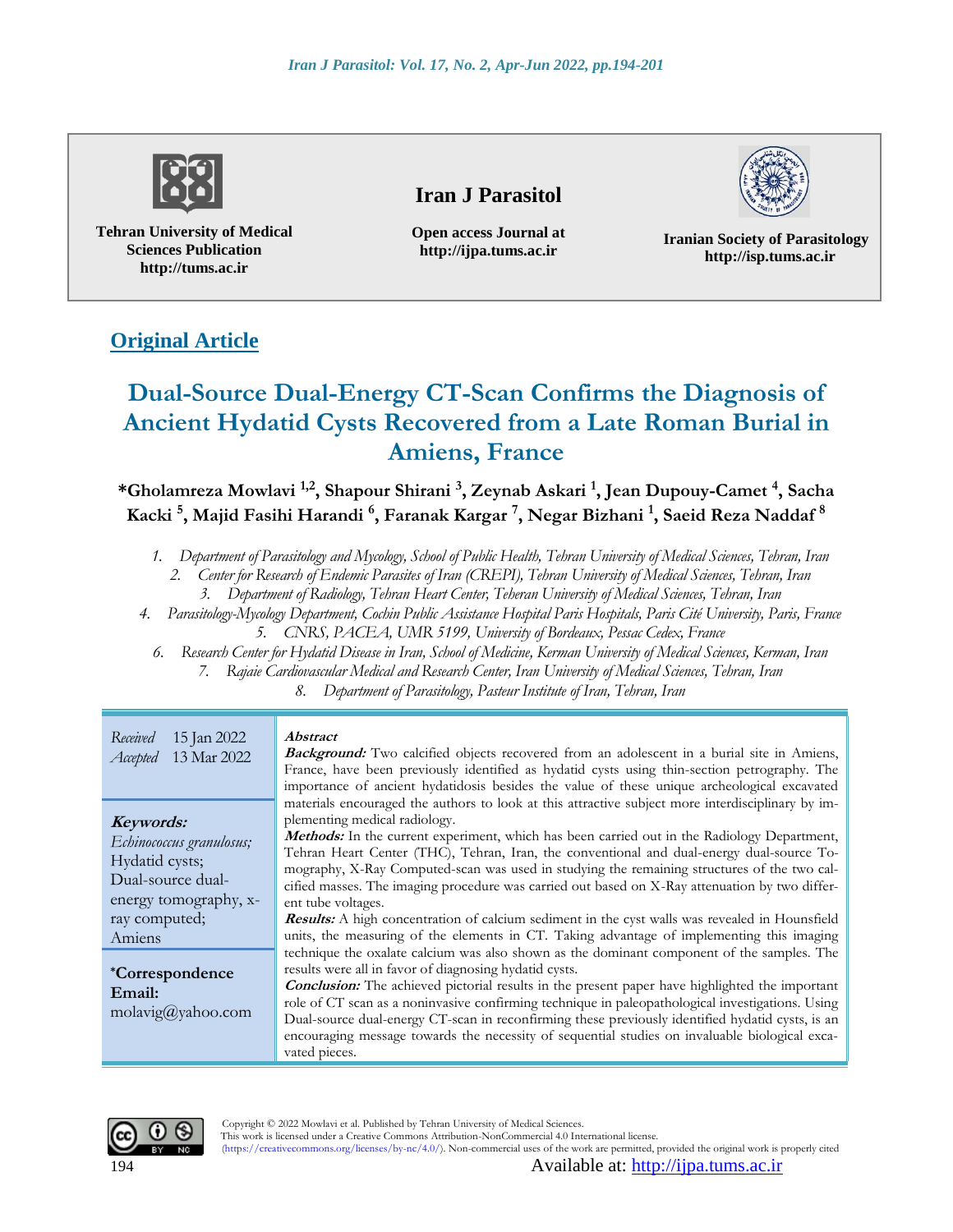# **Introduction**

ydatidosis is a chronic and slowly growing cystic parasitic infection that leads to surgery in complicated cases. It is prevalent in developing countries and is known as a re-emerging disease in some regions with a history of previous occurrences (1). The origin of the term" Hydatid" in Greek as "watery vesicles" refers well to its common clinical description" (2). Since humans acquire hydatidosis through the ingestion of the *Echinococcus granulosus* eggs dispersing by the feces of infected dogs and other canids feeding on parasitized viscera of herbivores, the disease could have happened worldwide over time (3). *H*

Given the prevalence of this zoonotic disease at the present modern time, the human cases in millenniums ago could have been more than it appears (4). Events like domestication and settlement (5), parallel to public neglect in health measures amongst primitive populations, could have played an essential role in the diffusion of CE since the Neolithic revolution. Meanwhile, it should be taken into account that parasitological objects for the cystic echinococcosis in archeological sites are limited compared to most other helminthic infections identified based on eggs structures.

We previously identified hydatid cysts in an adolescent in a burial site in Amiens, France, by observing typical laminated layers using thin-section petrography (6). Regarding the WHO expert committee in using medical imaging techniques for diagnosing human CE, we decided to re-describe the hydatid cysts of Amiens (7). Based on the artifacts associated with the skeletons, which included a glass pitcher, metallic objects, and coins this grave

of a small Late Roman necropolis, dated from the 3rd-4th century AD.

CT scan can be a practical technique to detect unusual hydatid cysts, e.g., applying contrast-enhanced dynamic CT to detect intracardiac echinococcosis (8). Due to the high risk of x-ray radiation for the live body, these dual techniques are limited in patients concerning radiation exposures that should be as low as a possible rule (ALAP). So this is promising that Dual-source dual-energy computed tomography can be used without restriction for archeological remains.

# **Materials and Methods**

The two objects under study were initially recovered during a rescue excavation conducted in 2009 by the Institut National de Recherches Archéologiques Preventives (Inrap) at 'Avenue Charles de Gaulle', in the city center of Amiens (northern France). Conventional and dual-energy dual-source CT-scan (Kv140 and Kv100) with Maximum Intensity Projection (MIP) and Volume Rendering (VR) reconstruction were performed on the remaining structures of the two calcified masses (Fig. 1) in the Radiology Department, Tehran Heart Center (THC), using a SOMATOM Definition Flash (Dual-Source) Siemens 2009, for dual-energy study and 16 slice spiral scanner for conventional CT. The inner powder was similarly scanned. Diagnostic imaging was carried out based on X-Ray attenuation by two different tube voltages for chemical composition definition.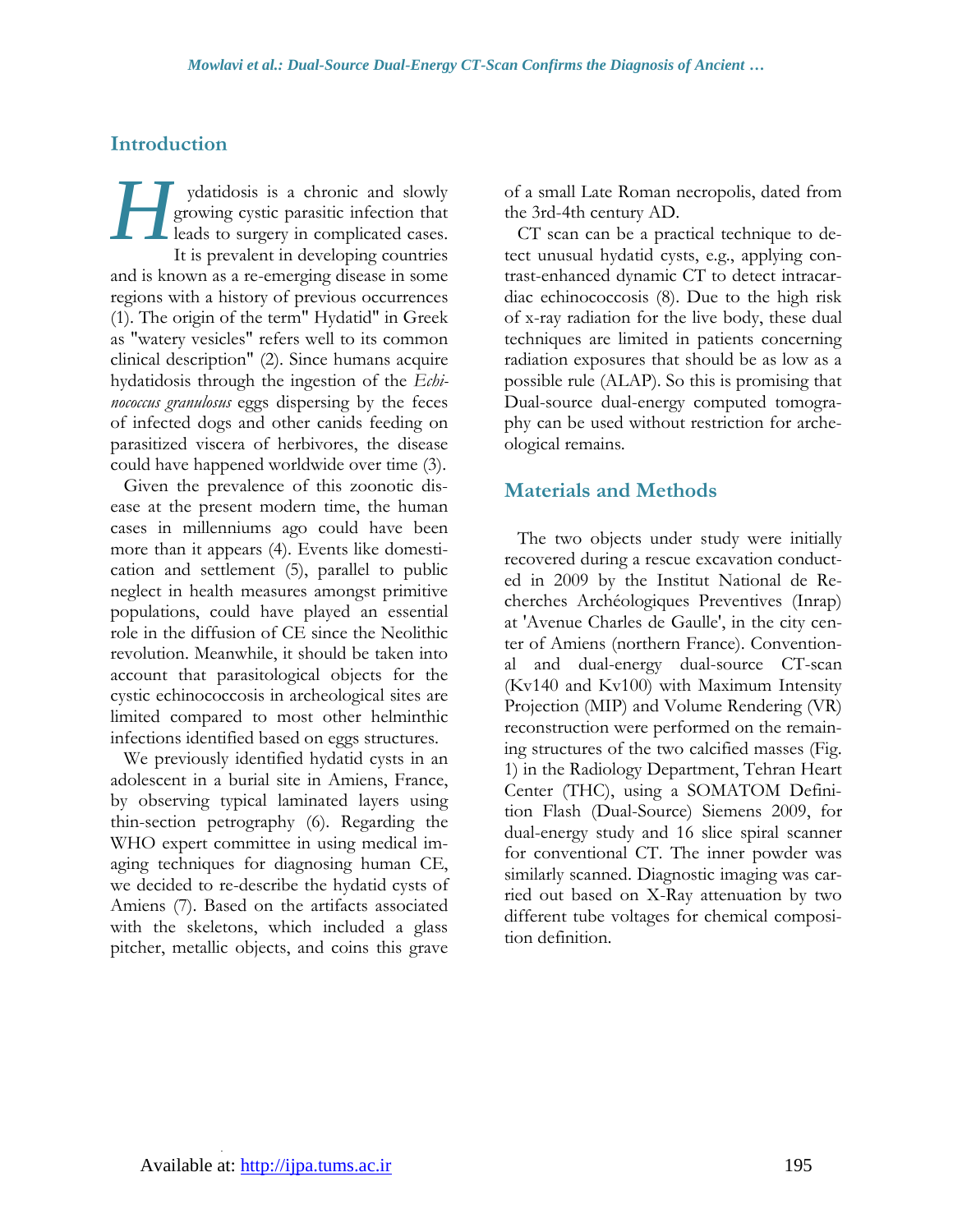

**Fig. 1:** The calcified object identified as hydatid cyst ( A, one of the recovered cysts, B, Represents the inner concave surface and the outer convex surface of that cyst)

#### **Ethical approve**

The samples used in this study were provided by Inrap in accordance with national legislation.

#### **Results**

Dual-energy CT revealed the dimensions of two imaged concavo-convex particles as 35x31x4 mm and 34x29x2 mm. The concave inner side of the calcified objects was relatively smooth, while the convex outer surface of the samples was irregular. The average thickness of the samples was 2.3 mm, and by changing the window level, the characteristic laminated layers became visible (Fig. 2).

Concerning the Hounsfield unit, (measuring of the elements in CT) the HU in 100 and 140 KV were 1420 and 780 HU respectively, which might be attributed to a high concentration of calcium sediment in the cyst walls (Fig. 3). Oxalate calcium was also shown here as the dominant component of the samples by the dual-energy plot. Performing single source CT-Scan did not show enough descriptive evidence other than showing a primitive calcified cystic appearance (Fig. 2 B). Since the procedure was programed to detect the calciumbased objects, the internal cyst powder was not observed in the CT image, indicating the absence of calcium.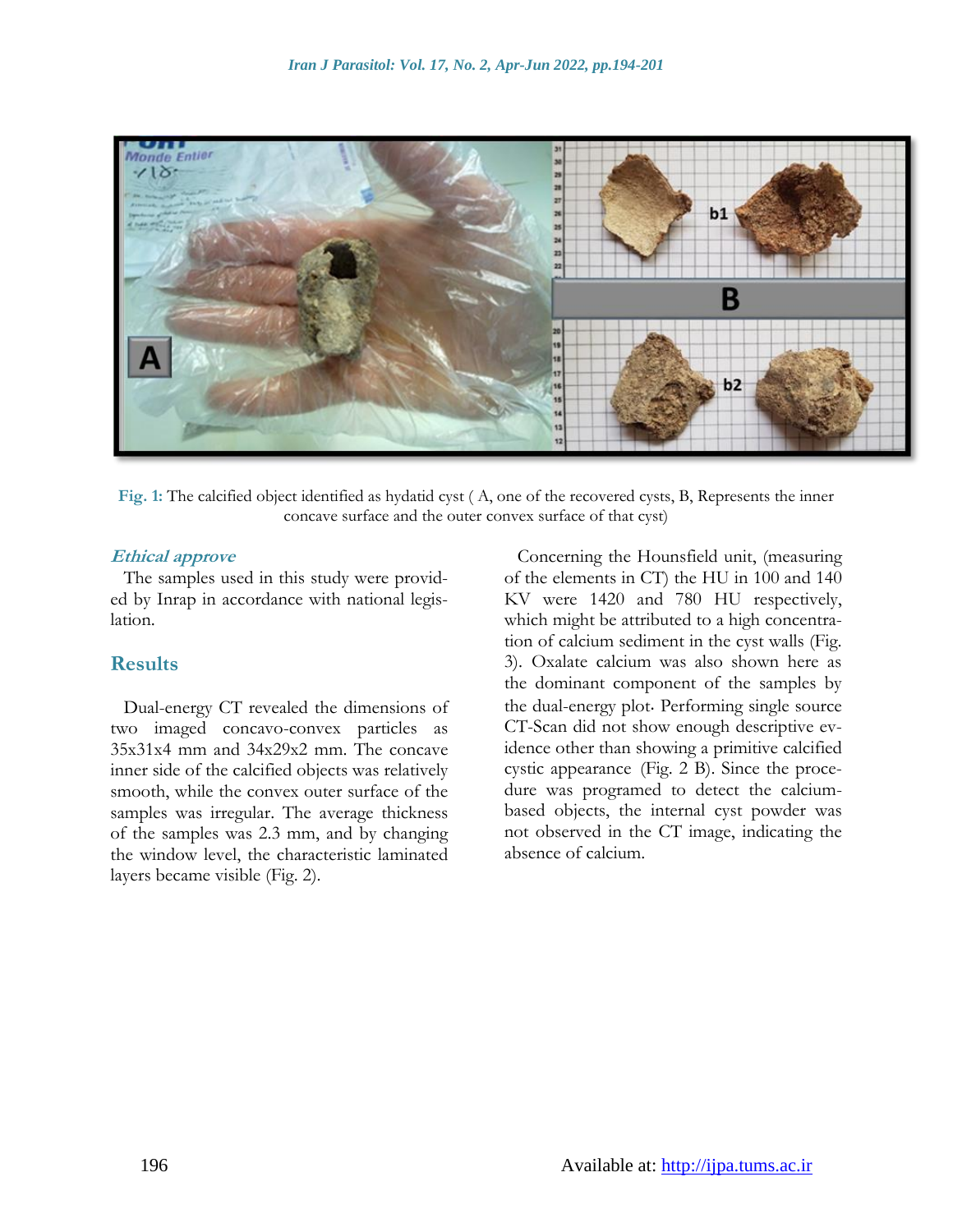

**Fig. 2:** A: Dual energy dual source CT using SOMATOM Definition Flash (Dual-Source) Siemens 2009 shows the presence of laminated layer B: Low-resolution regular 16 slice single source spiral CT shows the calcified cyst wall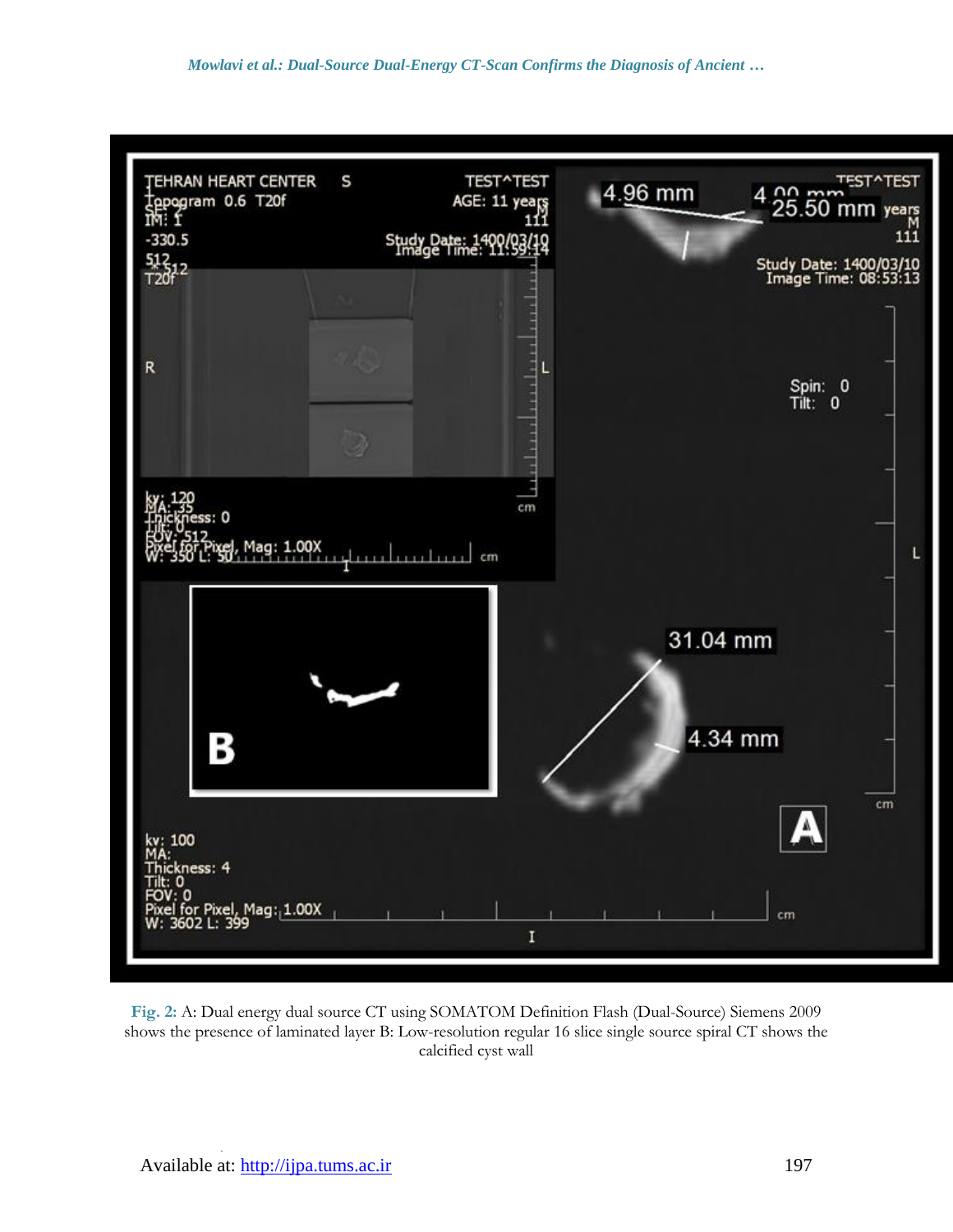

**Fig. 3:** Dual-energy study curve, for evaluation of the chemical composition of cyst wall, shows blue encoding compatible with highly calcified structure. The curve was depicted on Leonardo work station, medical Siemens Somatom definition CT

#### **Discussion**

Human cystic echinococcosis, caused by the metacestodes of *E. granulosus*, has been occasionally reported from archeological sites worldwide (9). By looking at this zoonotic helminthes life cycle (3), hydatid cyst might have circulated on the Earth since the *Homo sapiens* time, and its occurrence may have increased significantly since the Neolithic revolution. Supporting the claim can be justified in occasional contacts between humans and canines in pre domestication periods.

Despite expecting a higher number of hydatidosis in ancient times, the scarcity of these findings in archeological sites can be undoubtedly attributed to neglect in collecting the biological samples besides the similarities of calcified hydatid cysts to pebbles obtained in ancient cemeteries (10). Nevertheless, mention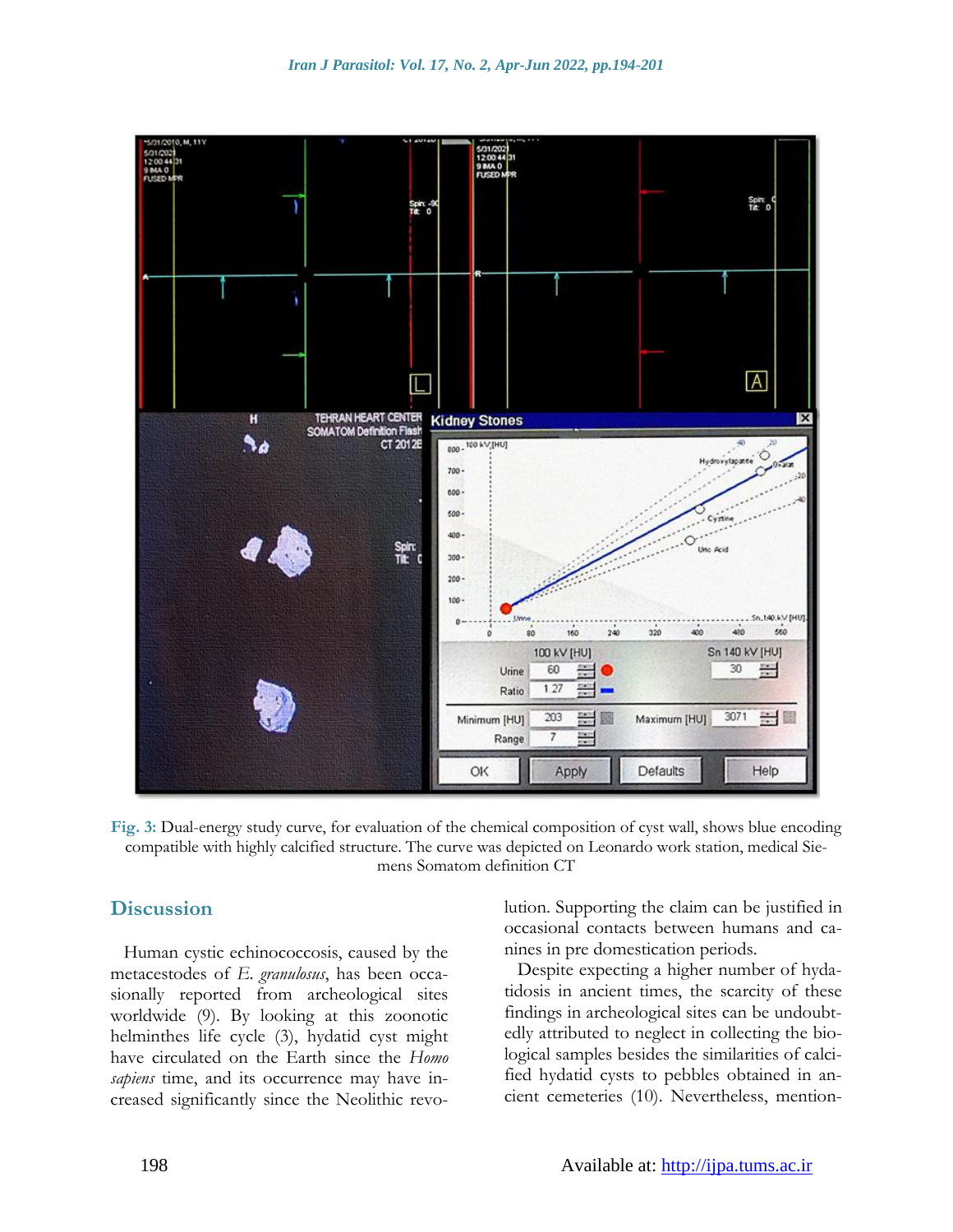ing the number of cystic echinococcosis confirmed in the brain and lung of the Egyptian mummies by tissue sections is an impressive example (11). To avoid any neglect in exceptional opportunities during the archeological excavations, archeologists should be more cautious in dealing with possible biological remains in the burials and those near the skeletons in excavating sites as they intensively do with the everyday unearthed archeological objects. In addition, the available diagnostic tools that have been already utilized successfully in similar exceptional items should also be carefully regarded. The Saltmen of Chehrabad salt mine (12), Ötzi, also called the Iceman (13), and the other invaluable findings like the artificial eye found in Shahr-i Sokhta of Bronze Age of Iran (14), are of these priceless instances which are not usually attainable everywhere.

Confronting such unique findings in archeological studies leads the researchers in finding innovative means of identification. During the paleopathological investigations as interdisciplinary research, creating applied techniques will be more possible through exchanging experiences amongst the team members. As we look at this burial more clinically now, providing a more detailed description of this medieval patient seems valuable. As the exact position of these calcified objects was not recorded during the fieldwork it is assumed that they were initially located in the thoracoabdominal as they have been isolated together with commingled bones from this anatomical region (i.e., costal and vertebral fragments).

Moreover, a glance at the literature indicates that approximately 75% of hydatid cysts may form in the liver and rarely in other internal organs (15). However, our presented medieval case might have suffered from hepatic hydatidosis. According to pathogenesis and the progression of hydatidosis, which the infection could be mostly acquired in childhood and its symptoms will gradually appear in adulthood (ADULT), the presented case might be described in the same scenario. Meanwhile, the Roman case with incomplete mineralization of the roots of the third molar (16) and the degree of bone maturation (17) is determined as an adolescent individual whose age-at-death was comprised between 16 and 19-year-old. The sex also did not determine due to the ossa coxae's destruction.

Furthermore, concerning the laminated layers observed in the present case of Amiens and the fact that the intact laminated layers are not typically visible in fully calcified hydatid cysts (18,19), observing these characteristic structures could be attributed to partially calcified chronic hydatid cysts. Since the skeleton does not display any obvious bone lesion, the presence of those calcified cysts suggests that the individual may have suffered from a pathological disorder. Since the cause of death was not directly emphasized in the previously published paper for the individual of 3rd-4th century AD, the threatening consequences of cystic hydatidosis and its possible reinfections should not be possibly overlooked.

However, the obstructive effects, the cirrhotic process of the disease, as well as coinfection with capillariosis demonstrated in the mentioned article must be also regarded as the possible cause of death in this file of the Roman individual. Now that the importance of recognizing these biological remains is well cleared it is also important to mention that despite five decades of the advent of CT scan in the world medical sciences, the use of this technique on excavated skeletons is widely used in projects. In patients, CT is capable to detect cyst wall or septal calcification in a frequent postcontrast enhancement with high sensitivity and specificity for HD (20) along with most clearly depicting the levels of gas or air within the cyst (21). Although some severe large pathological signs have been occasionally described from anthropological views using CT-Scan, however, the more available capabilities of these technical facilities have been neglected. Of course, to some extent, taking advantage of this technology has been practically used in Thirteen Natural Mummies from Italy,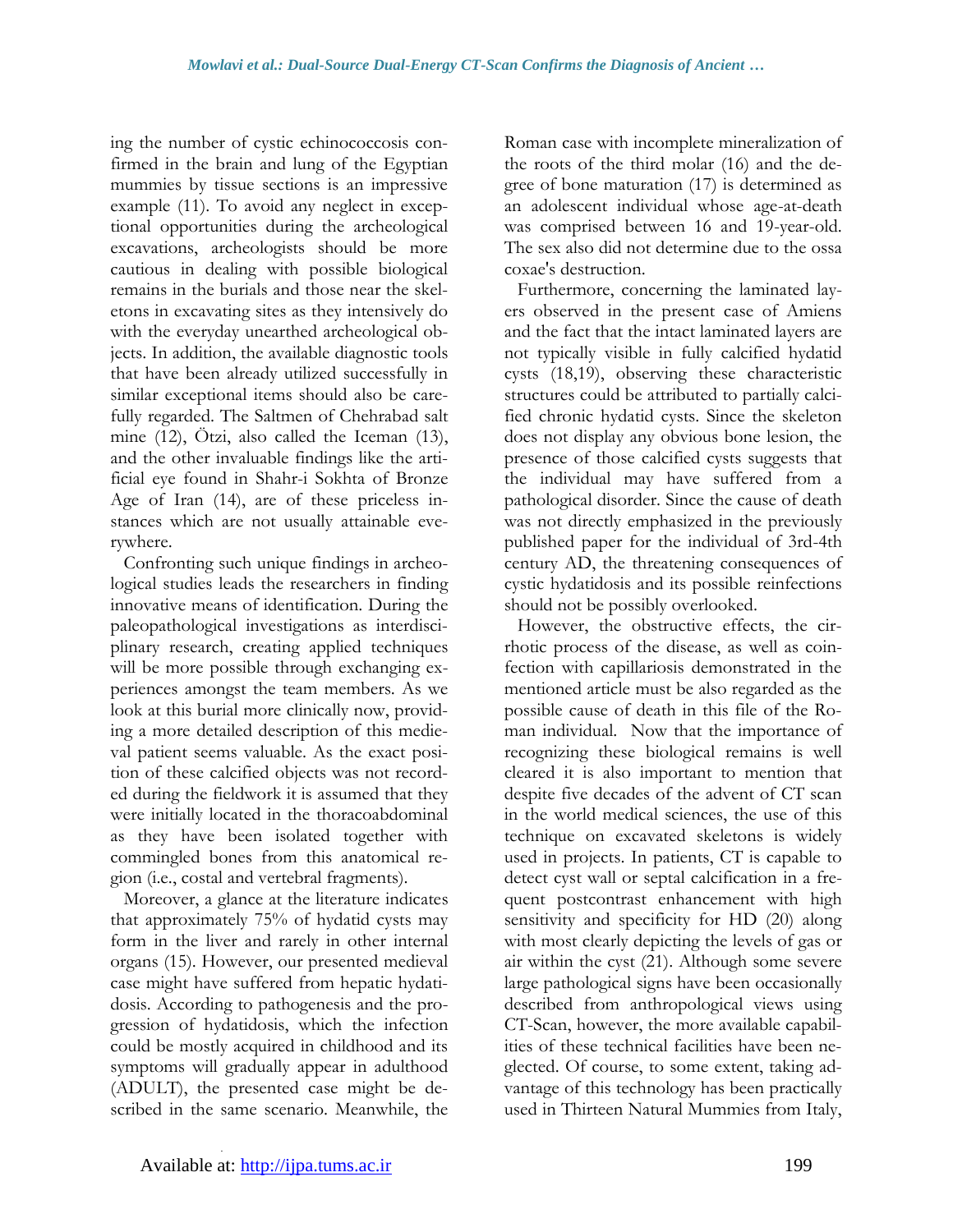through which the history of diseases and living conditions in ancient populations can be described (22). Applying of CT-scan imaging technique for calcified hydatid cysts exhumed from one of the graves from the 'Avenue Charles de Gaulle' burial ground is reemphasizing this previously reported finding in 2014. Therefore, following our previous Xray microanalysis detecting calcium and phosphorus oxides, calcite, and apatite components, through XRD and XRF techniques (6), to attain a complete illustration of the same cystic objects, performing of dual-energy dualsource CT-Scan was carried out.

The capability of dual-energy in detecting the chemical composition of the material reconfirmed the texture of the Hydatid cysts. At the same time, with this new spectral imaging method that determines the essential elements according to their atomic numbers, image contrast optimization and metal artifacts reduction can also be attainable (23). On the other hand, the interested parasitologists working along with the archeologists on the field should also think to apply CT prior to any destructive procedure as well. In this case, radiologists are fortunately enough openhanded to maneuver a wide range of radiation for archeological objects regardless of recommended ALAP in the clinics.

# **Conclusion**

Investigating valuable biological remains excavated from the archeological sites in Paleoparasitology is promising, shedding light on hidden realities upon the diseases and the health over time.

# **Acknowledgements**

The authors would like to express their sincere appreciation to the technical staff in Tehran Heart Centre Hospital in facilitating of official steps for conducting CT- scans.

# **Conflict of interest**

The authors declare that there is no conflict of interests.

#### **References**

- 1. Siracusano A, Teggi A, Ortona E. Human cystic echinococcosis: old problems and new perspectives*.* Interdiscip Perspect Infect Dis. 2009; 2009: 474368.
- 2. Garg MK, Sharm[a M ,](https://scholar.google.com/citations?user=gLO7pEMAAAAJ&hl=en&oi=sra) Gulati [A ,](https://scholar.google.com/citations?user=b9jwLwoAAAAJ&hl=en&oi=sra) et al. Imaging in pulmonary hydatid cysts*.* World J Radiol. 2016. 8(6): p. 581-87.
- 3. Beaver PC, Jung RC, Cupp EW. Clinical Parasitology. Pennsylvania: Lea & Febiger; 1984.
- 4. Bouchet F, Harter S, Le Bailly M. The state of the art of paleoparasitological research in the Old World*.* Mem Inst Oswaldo Cruz. 2003; 98: p. 95-101.
- 5. Paknezhad N, Mazdarani FH, Hessari M, et al. Retrieving ascarid and taeniid eggs from the biological remains of a Neolithic dog from the late 9th millennium BC in Western Iran*.* Mem Inst Oswaldo Cruz. 2017; 112: p. 593-595.
- 6. Mowlavi G, Kacki S, Dupouy-Camet J, et al. Probable hepatic capillariosis and hydatidosis in an adolescent from the late Roman period buried in Amiens (France). Parasite, 2014. 21:9.
- 7. Organization, W.H. Echinococcosis 2021; Available from: [https://www.who.int/news](https://www.who.int/news-room/fact-sheets/detail/echinococcosis)[room/fact-sheets/detail/echinococcosis](https://www.who.int/news-room/fact-sheets/detail/echinococcosis)
- 8. Omrani GR, Kargar F, Aazami MH. Intrapericardial hydatid cyst seen by dynamic computed tomography. E J Cardio Surg, 2006. 30(5): p. 805-805.
- 9. Gonçalves ML, Araújo A, Ferreira LF. Human intestinal parasites in the past: new findings and a review*.* Mem Inst Oswaldo Cruz. 2003. 98: p. 103-118.
- 10. Ferreira LF, Reinhard K J, Araújo A. Foundations of paleoparasitology. Editora Fiocruz; 2014.
- 11. Sandison A, Tapp A. Disease in ancient Egypt. 1998: Cambridge: Cam Uni Press.
- 12. Aali A, Abar A, Boenke N, et al. Ancient salt mining and salt men: the interdisciplinary Chehrabad Douzlakh project in north-western Iran. Antiquity, 2012. 86(333).